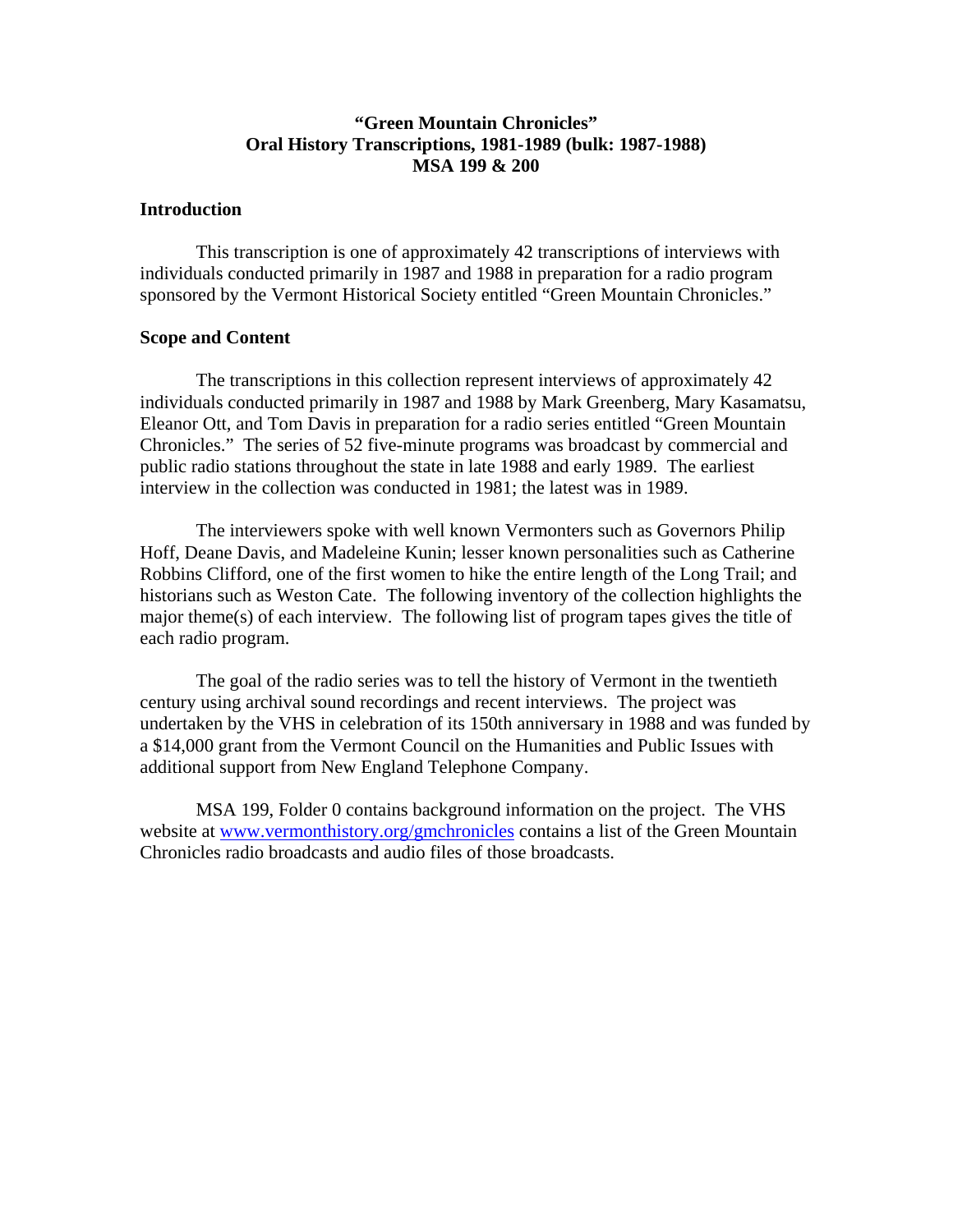$\vert$ 

Gov. Madeline Kunin Women's History Day March 30, 1987

I would like you to welcome Governor Madeline Kunin.

Applause

K Thank you. Thank you. Thank you very much Lynn. his is the I hate leaving because history in women's history has always been a great interest to me, so I am delighted that this occurring and that we are joining forces here with the Vermont Historical Society, Commissioner on the Status of Women and various academic and other institutions in the state. It is hard to know where they intersect with a subject like this. I think that it was my discovery of part of women's history that led to my desire to want mix-up. I think there is a real connection between our ability to know our own history and our ability to act in our own time. The process of discovery is a really significant one. I think one of the books that influenced me most (I think I read it in the '60's, late 60's, early 70's) was "Century of Struggele" which is a very good compilation of the suffrages movement. And it was in that book that I discovered a Vermonter who is just mentioned in about a couple of paragraphs and her name is Larina Howard Nichols. You may know of her in this group, I am sure. Well having seen her alluded as one of the early pioneers in fighting for both women's suffrage and education incidently, she actually gave her first speech in the Vermont Legislature, not as a member, but it must have been the custom in those days for citizens to come and address the legislature. And she was the first woman to do so. And it was on behalf of the bill for women to have the right to vote in school board meetings and school affairs. It was considered a very radical idea indeed. I then did some research on her and wrote an article for Vermont Life and also on the suffrages movement in Vermont at that time which was very brave and very advanced and unfortunately not very successful. But we had all the stars here that came through the state. All the great women of that time. And I think I have always somehow vicariously identified with it. I very much felt with them. Certainly when you read about a woman like Larina Howard Nichols and you realize how courageous and brave she and others like her must have been in terms of the ridicule that they suffered. I mean they were really considered very bizarre indeed. And when it was announced<br>that she would give her speech, it was also announced that the dam editor of the Rutland Herald would present her with a pair of mans trousers. That was supposed to be the joke of the day. But she handled this very well and somehow retorted you know, we will be happy to give the men their trousers, if they give us possession of our old petticoats  $and...$ 

Laughing

because they are coming back in style. But because women then had absolutely no property rights and no inheritance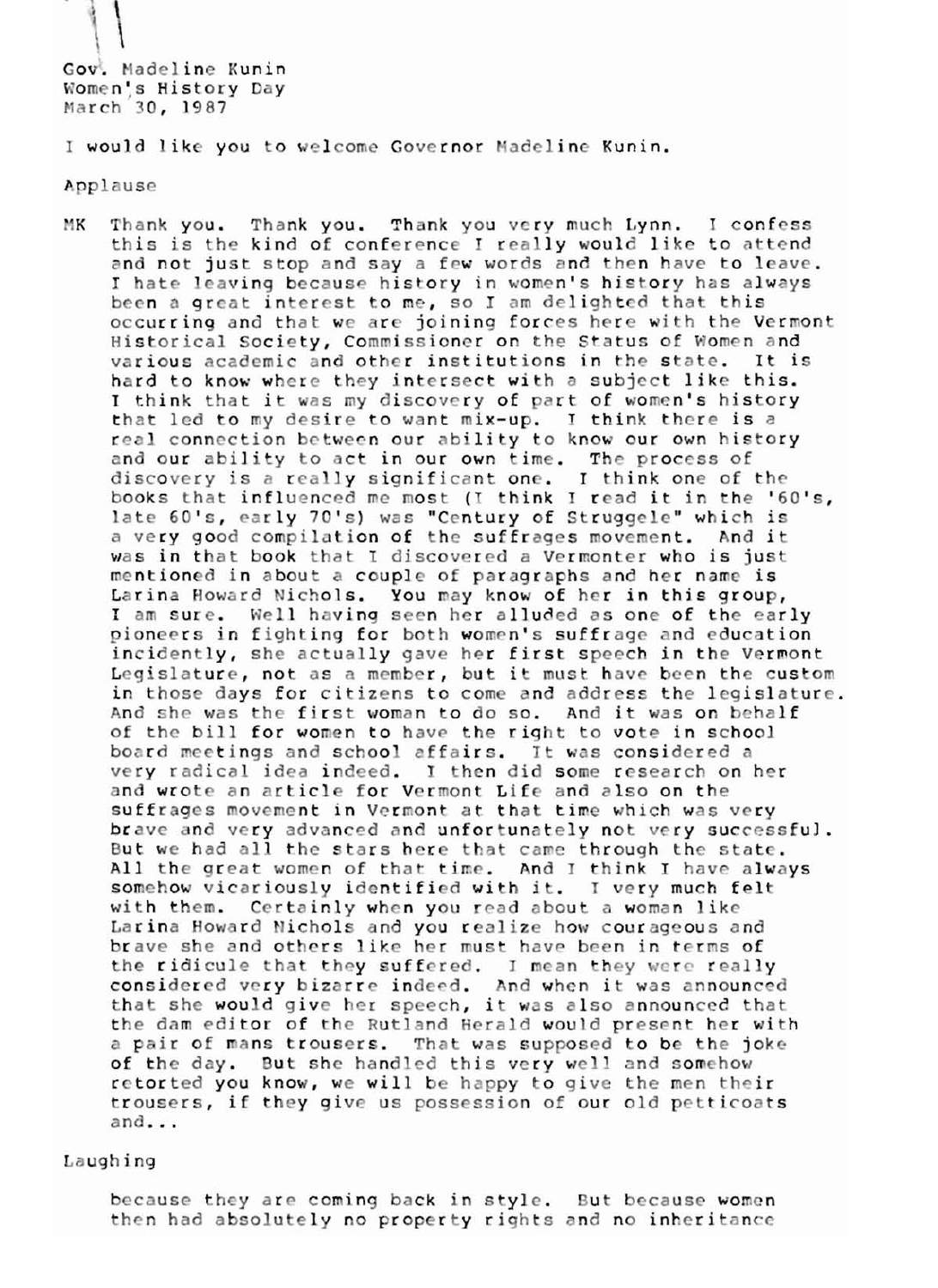rights and Vermont was one of the first states to pass this kind of legislation. It also said in "Century of Struggle" that she suffered from heart palpitations during her speech and had to be given smelling salts because of the great emotion of the moment. I don't know whether that was editorialized or whether it was really true, whether they anticipated that emotion or not. But you can understand you know what it meant to be the first to stand up to that audience and be taken seriously and to the context to that time. I also in that process discovered a woman named Edna Beard who I point out to the children who come to visit the state house. Her portrait hangs in the state house and not very much is known about her but she was the first woman who was elected to the legislature in 1921 from the Town of Orange. I remember trying to do<br>some research and it is sparse. But the Burlington Free Press decided not to make a major event out of the election of the first woman. It had the list of the new legislatures and their was a little asterisk next to Edna Beard and if you followed the asterisk, it said underneath woman.

## Laughter

The Rutland Herald had an editorial at the time that had took...it was sort of before computers, but it could have been done with a computer where it projected what the women's vote would mean for elections. In terms you know that if so many thousands of men voted, how many thousands of women would vote. Would they all vote one way. And if they did, what would happen. But nothing about you know that this was a historical event only how would women affect a political party in power. It was kind of interesting. But what happened with Edna Beard again even though I don't know, never knew the woman, her great niece is in Vermont State Government, Elsie Beard. One of the vignettes was when they chose seats for the legislatures, a newly elected legilsature, there is a ritual that continues to this day. Where if you have ever been a member of the legislature before you take your seat, if you were a legislature at any previous incarnation, that group next takes their seats and then the new legislatures one by one are called in. When Edna Beard was called in to take her seat, it was a major thing. She did take her seat, but then it was noted in the paper that nobody wished to sit next to her. When someone finally did; I haven't reread my own article to find that members name, but there was great laughter and applause that he had the courage to sit next to Edna Beard who was subsequently called the "Lady from Orange". You can see that these women who enabled us to take our seats in a much more perfunctory way really have paved the way in every sense. And I am deeply indebted to them. There undoubtedly many more whose names we do not know. That is what is so fansinating about the field of women's history. That we are constantly discovering ourselves in the process of writing that history. That is why a conference like this is so important. You know people do need a sense of history in order to invision themselves in the present. We call that role models in one way, but it goes much deeper than that. I think when classes of children come to the state house and they look at all the